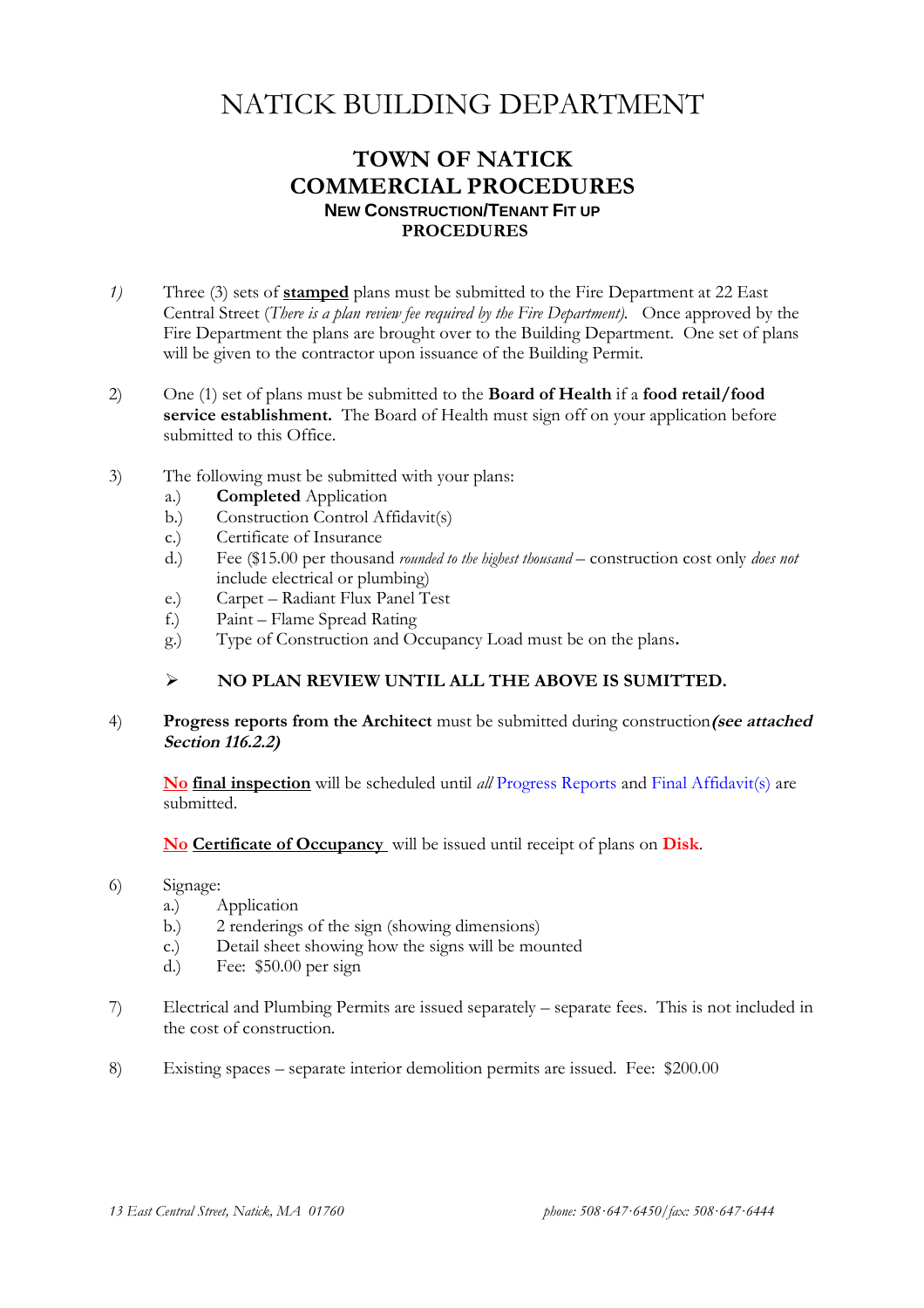## **Telephone Numbers**:

| Fire Department/Fire Prevention |  |
|---------------------------------|--|
|                                 |  |
|                                 |  |
| <b>Building Inspector</b>       |  |
| Plumbing Inspector              |  |
| <b>Electrical Inspector</b>     |  |
|                                 |  |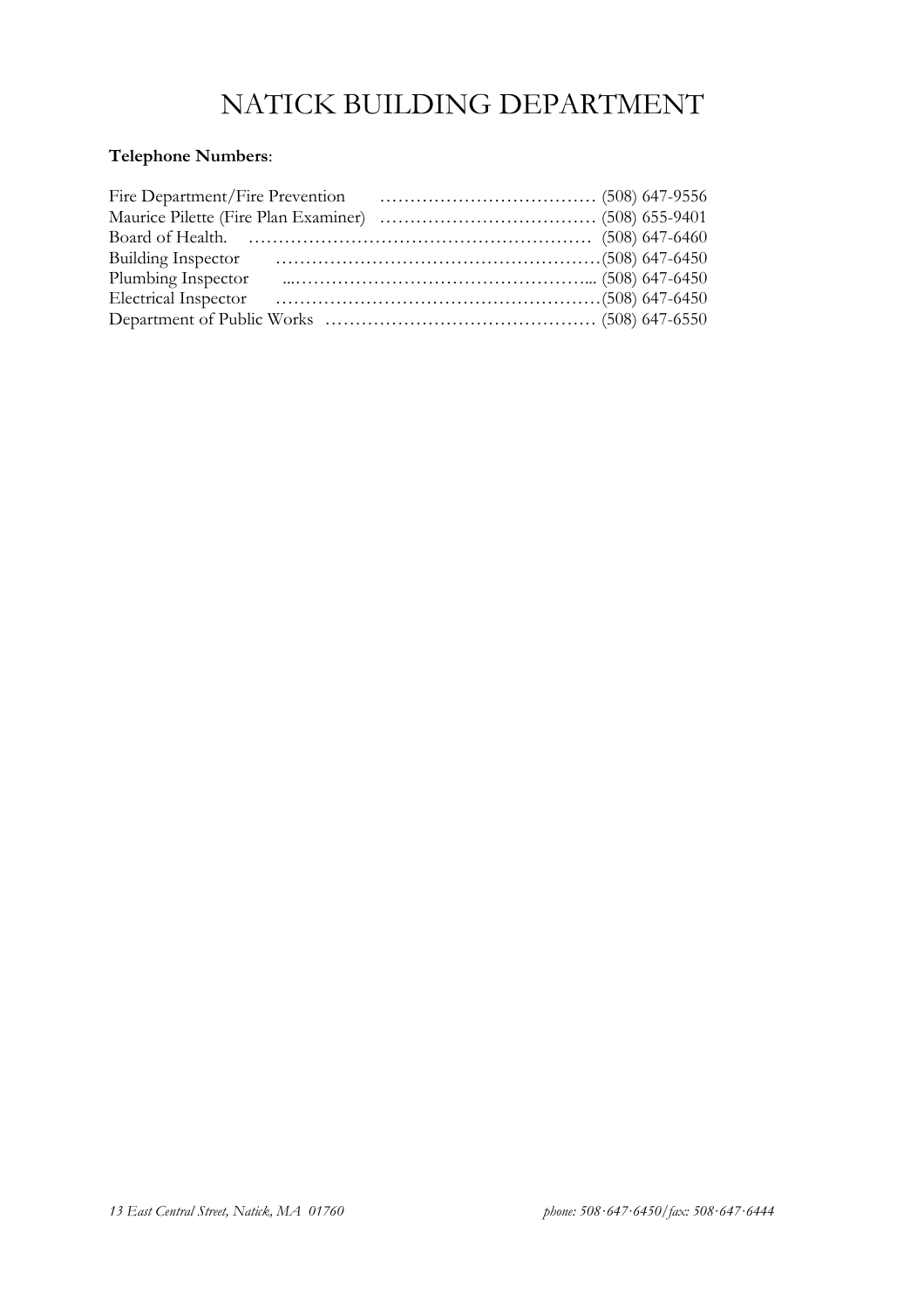#### *CODE ENFORCEMENT DEPARTMENT, BUILDING DIVISION*

In accordance with *Section 116.2.1 of the Massachusetts State Building Code*, I,\_\_\_\_\_\_\_\_\_\_\_\_\_\_\_\_\_\_\_\_\_\_\_\_\_\_\_\_\_\_\_\_ being a Professional Engineer/Architect, certify that the plans for \_\_\_\_\_\_\_\_\_\_\_\_\_\_\_\_\_\_\_\_\_\_\_ located at \_\_\_\_\_\_\_\_\_\_\_\_\_\_\_\_\_\_\_\_\_\_\_\_\_\_\_\_\_\_\_\_\_\_ have been reviewed by me and to the best of my knowledge, such plans conform to the provisions of said Code, all acceptable engineering practices and all applicable laws and ordinance.

I will comply with the requirements of Section 116.2.2 (*Construction Control*) for the structural portions of the building and submit reports to the Building Inspector for inclusion in his reports as required by Section 116.2.3 of the Code.

Subscribed and sworn to before me this day of  $\qquad \qquad$  . 20

\_\_\_\_\_\_\_\_\_\_\_\_\_\_\_\_\_\_\_\_\_\_\_\_\_\_\_\_\_ *Notary Public*

*Signature*

\_\_\_\_\_\_\_\_\_\_\_\_\_\_\_\_\_\_\_\_\_\_\_\_\_\_\_\_\_

*My Commission Expires \_\_\_\_\_\_\_\_\_\_\_\_\_\_\_\_\_\_\_\_\_\_\_\_\_\_\_\_\_\_\_\_\_\_\_*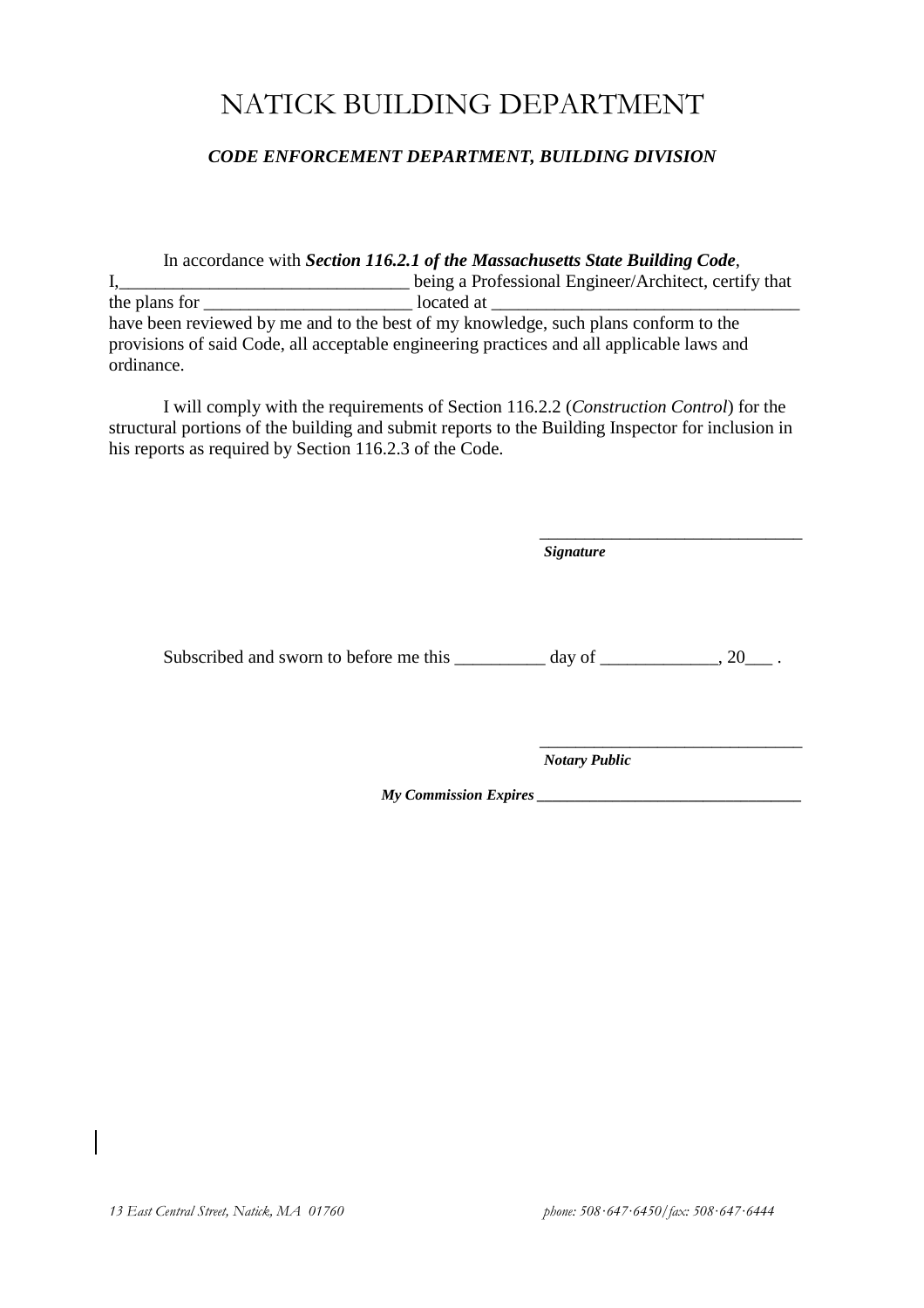### **CERTIFICATE OF OCCUPANCY**

#### **1. It is the responsibility of the contractor, electrician or plumber to notify the following departments to schedule certificate of occupancy (final) inspections:**

|                | Board of Health (requires 48 hours notice) | $(508)$ 647-6460 |
|----------------|--------------------------------------------|------------------|
|                | $\Box$ Fire Department                     | $(508)$ 647-9556 |
| $\mathbb{R}^n$ | Assessors' Office                          | $(508)$ 647-6420 |

Department of Public Works (**schedule no earlier than ten (10) working days prior to final**

|        | inspection date)            |                  |
|--------|-----------------------------|------------------|
|        | $\Box$ Engineering Division | $(508)$ 647-6551 |
| $\Box$ | Water Division              | $(508)$ 647-6550 |
|        |                             |                  |

Building Department **(requires 72 hours notice)** (508) 647-6450

- □ Building Inspector
- □ Electrical Inspector
- □ Plumbing/Gas Inspector
- **2**. **Commercial** Building Inspector requires a **final affidavit** and **progress reports,** prior to the final inspection.
- 3. The Building Permit Card **must** be available for the inspectors to sign. If the inspection is approved but the permit card is not signed, it is the responsibility of the contractor to contact the inspector.
- 4. If a reinspection is required, a fee of \$50.00 per inspection must be submitted to this Office prior to scheduling a reinspection.
- 5. The Certificate of Occupancy will be issued when:
	- The Permit Card *is returned* to this Office with *all* final inspections signed off.
	- Receipt of plans on **disk.**
	- Certified plot plan is submitted (if required)

The undersigned has reviewed and understands the certificate of occupancy procedures.

| <b>Property Address</b>                                           | Contractor/Owner | (Print Name) |
|-------------------------------------------------------------------|------------------|--------------|
| Assessors' Map <sub>ron</sub> Lot <sub>enb</sub><br>Builder's Lot | Signature        |              |
| Telephone #:                                                      | Date             |              |